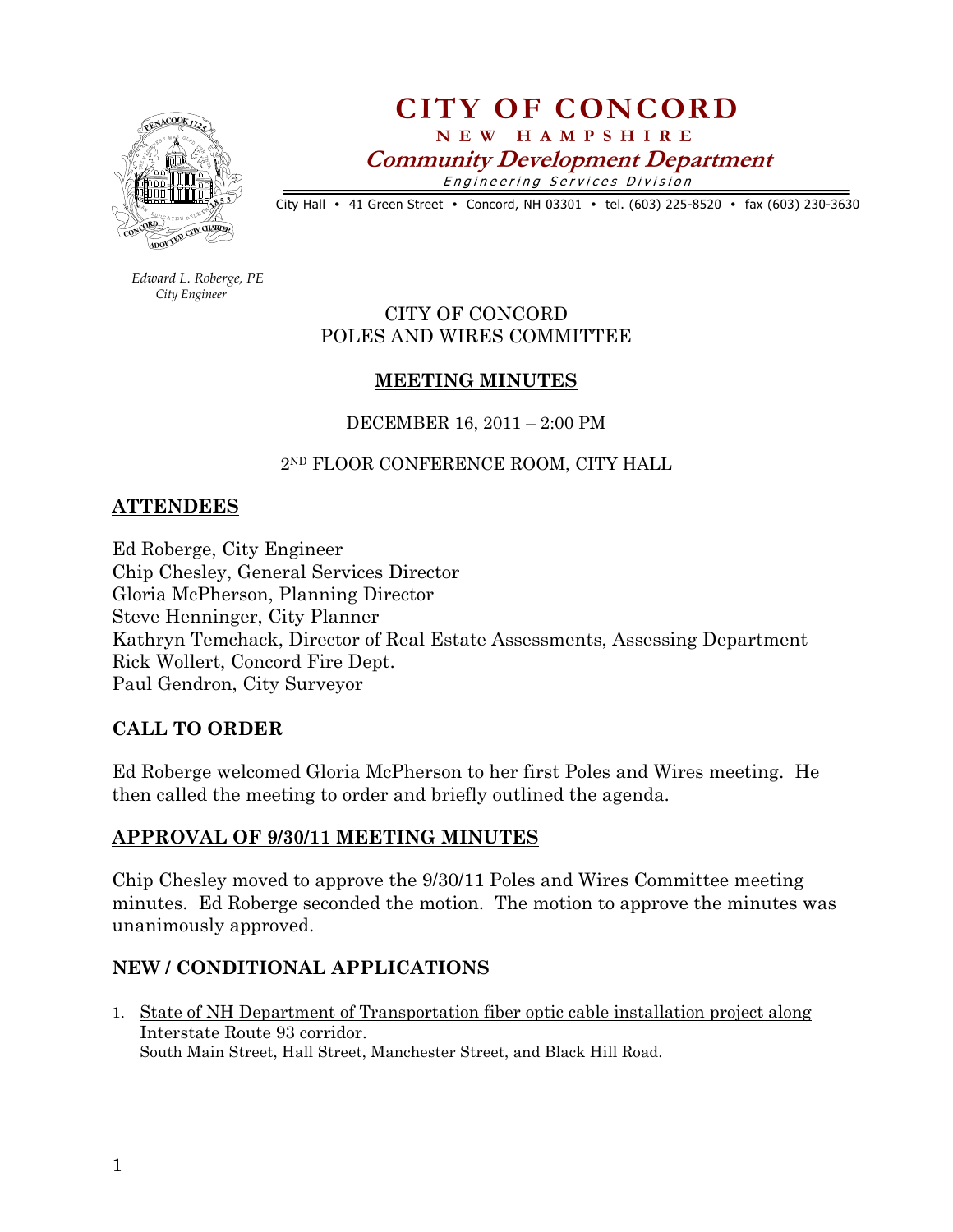Ed Roberge explained that he and Paul Gendron met with Denise Marcoux of the NHDOT on November 29, 2011, to discuss and view the State's fiber optic design plans. Ed Roberge reported that the project is part of a statewide I-93 Corridor Intelligent Transportation System (ITS) deployment where information stations along I-93 that report conditions, work zone updates and traffic advisories are to be hard connected to the States Transportation Management Center (TMC). The project will start at the fiber optic hub at the intersection of Manchester Street and Black Hill Road and proceed underground along Manchester Street to the northbound off-ramp to I-93/Exit 14. He then briefly explained that the project will cross four City maintained streets: South Main Street at the Exit 12 interchange, Hall Street at the Hall Street bridge, Manchester Street at the Exit 13 interchange, and Black Hill Road across from Old Turnpike Road.

Kathy Temchack asked whether the State would be building this for its own use or would it be leasing out space to any other entity. Ed Roberge indicated that he thought it likely that no one else would be in it, but that staff will follow up with State representatives. A brief discussion ensued regarding various locations within the City that have underground conduit, what entities own that conduit, whether conduit was installed and reserved for the City, and whether a conduit, for use by the City, could be installed as part of this State project. Ed Roberge indicated that the City has an underground conduit ordinance and staff would review it and report back at the next meeting.

A brief discussion ensued regarding whether this project fell under the City's jurisdiction for the issuance of a license for the City maintained street crossings. Staff will review this with City Solicitor Jim Kennedy and report back at the next meeting.

Kathy Temchack asked whether Engineering had completed a map representing where existing licensed infrastructure is located. Paul Gendron indicated that this had been completed and that he thought he had supplied the map. He indicated that a new map would be printed for her. Rick Wollert asked if GIS had mapped Fibertech's route from the Havenwood development to the Heritage Heights development, or the State route from the Walker Building on South Fruit Street to Hazen Drive. Paul Gendron indicated that he did not believe so and would look into accumulating that info. Rick Wollert stated that he would assist with identifying the routes.

#### OLD BUSINESS

1. Waveguide, Inc., Request for Licensure of attachments to and utilization of existing poles and underground conduit, all within a City Right-of-Way. South Street, Clinton Street, South Fruit Street, Pleasant Street, Hopkinton Road [State Responsibility], Warren Street, Holt Street, School Street, Pine Street, Washington Street, North Main Street, Horseshoe Pond Lane, North State Street, Fisherville Road, Village Street, Commercial Street, Delta Drive, Institute Drive [State Responsibility], Fan Road [State Responsibility], Interstate Route 393 [State Responsibility], Fort Eddy Road, Loudon Road, Airport Road, Manchester Street, Old Suncook Road, Blodgett Street, Pembroke Road, and